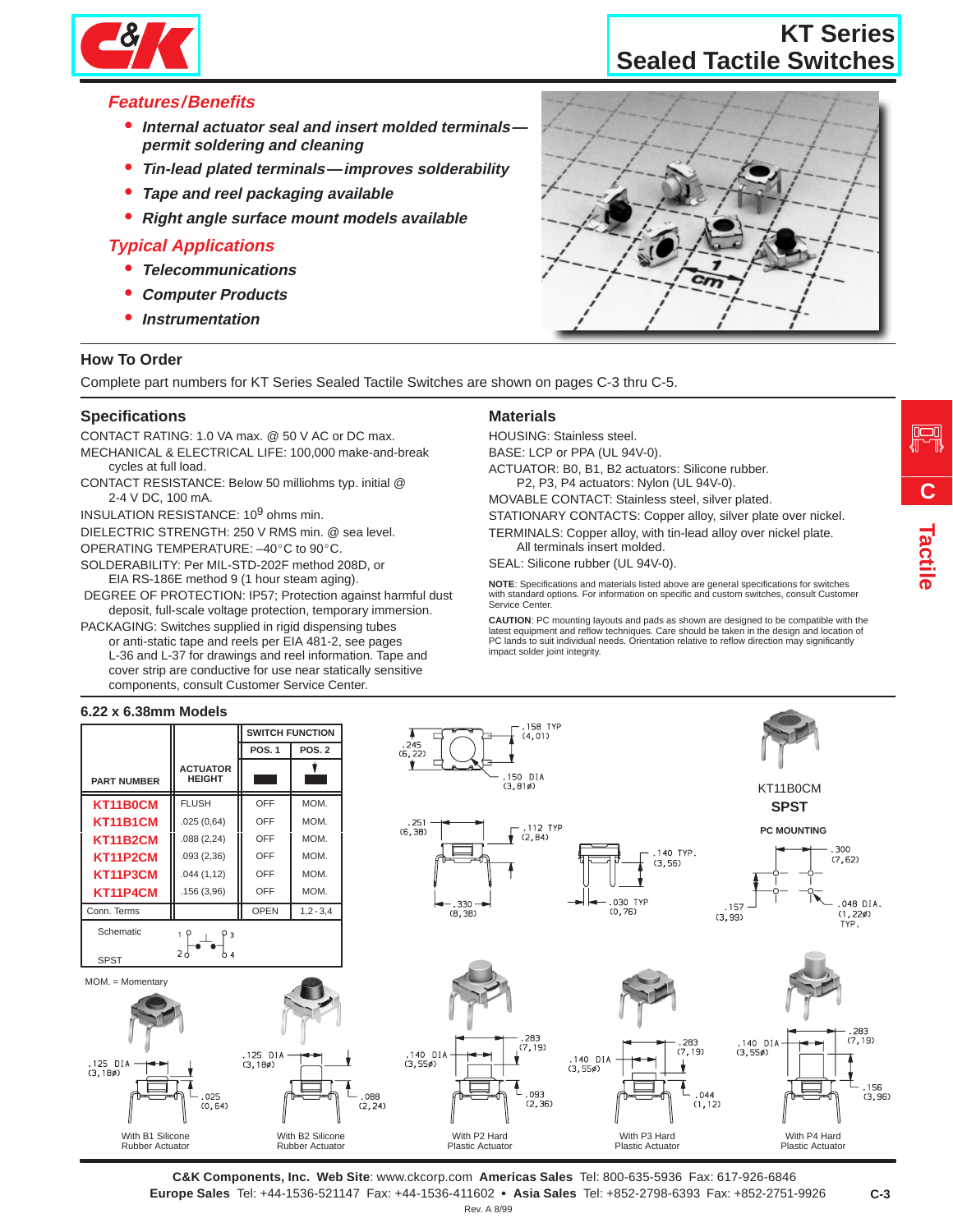

### **6.22 x 6.38mm Surface Mount Models**



#### **6.22 x 6.38mm Surface Mount Models**

**Tactile**

**C**



**C&K Components, Inc. Web Site**: www.ckcorp.com **Americas Sales** Tel: 800-635-5936 Fax: 617-926-6846 **Europe Sales** Tel: +44-1536-521147 Fax: +44-1536-411602 **Asia Sales** Tel: +852-2798-6393 Fax: +852-2751-9926 Rev. A 8/99